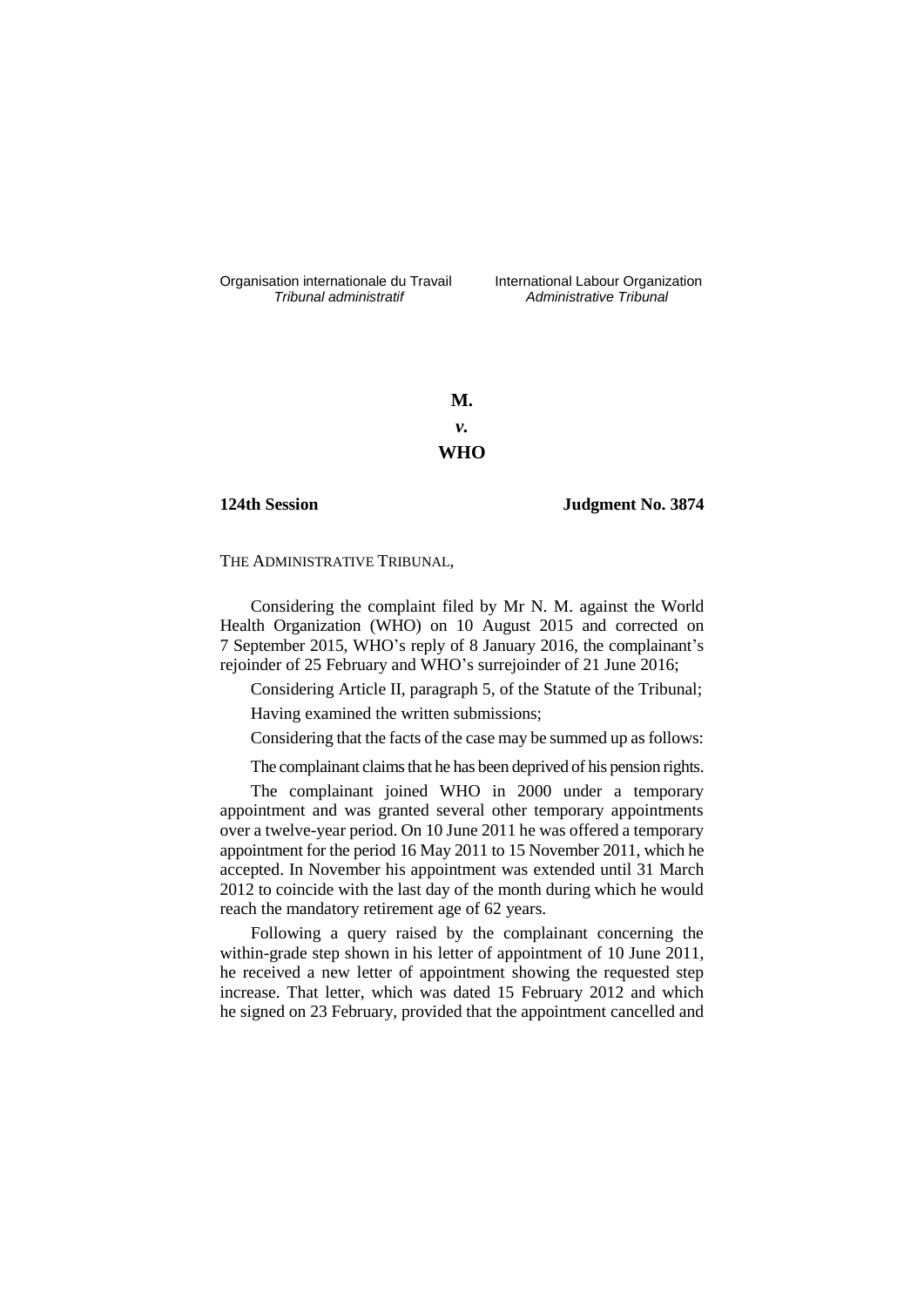superseded that of 10 June 2011; however, it remained a temporary appointment for the period 16 May 2011 to 15 November 2011.

On 16 January 2012 the complainant wrote to the Director of the Human Resources Department (HRD) requesting an exceptional extension of his appointment for six months beyond the retirement age in order for him to be able to reach the minimum five years of contributory service required to draw a retirement pension from the United Nations Joint Staff Pension Fund (UNJSPF). On 26 January his request was denied on the ground that there were no exceptional circumstances to justify an extension. In February the complainant met with the Executive Director, Office of the Director-General, to discuss the possibility of an arrangement whereby he could continue to contribute to the UNJSPF while on leave without pay (LWOP). On 24 February the Executive Director informed the complainant that she had brought his personal situation to the attention of the Administration, as she had promised to do during their meeting, but that she had then learned that he held a temporary appointment and not a fixed-term appointment, as she believed. She explained that the fact that he held a temporary appointment made his situation "less positive". On 8 March 2012 the complainant's request to be granted LWOP was rejected.

On 14 March 2012 the complainant submitted three separate notices of intention to appeal to the Headquarters Board of Appeal (HBA), seeking inter alia the annulment of the decisions of 26 January and 8 March 2012 and the letter of appointment dated 15 February 2012. After having heard the parties, the HBA issued its report on 18 March 2015, recommending that the Director-General dismiss the three appeals. By a letter of 11 May 2015, the complainant was informed of the Director-General's decision to adopt the HBA's recommendations. That is the impugned decision.

The complainant considers that the decision not to extend his appointment and the decision not to grant him LWOP should be set aside. He requests the Tribunal to order retroactive extension of his appointment until such time as he would become entitled to a UNJSPF pension and to grant him damages for all financial losses he may suffer as a result of WHO's failure to make his position "permanent" and as a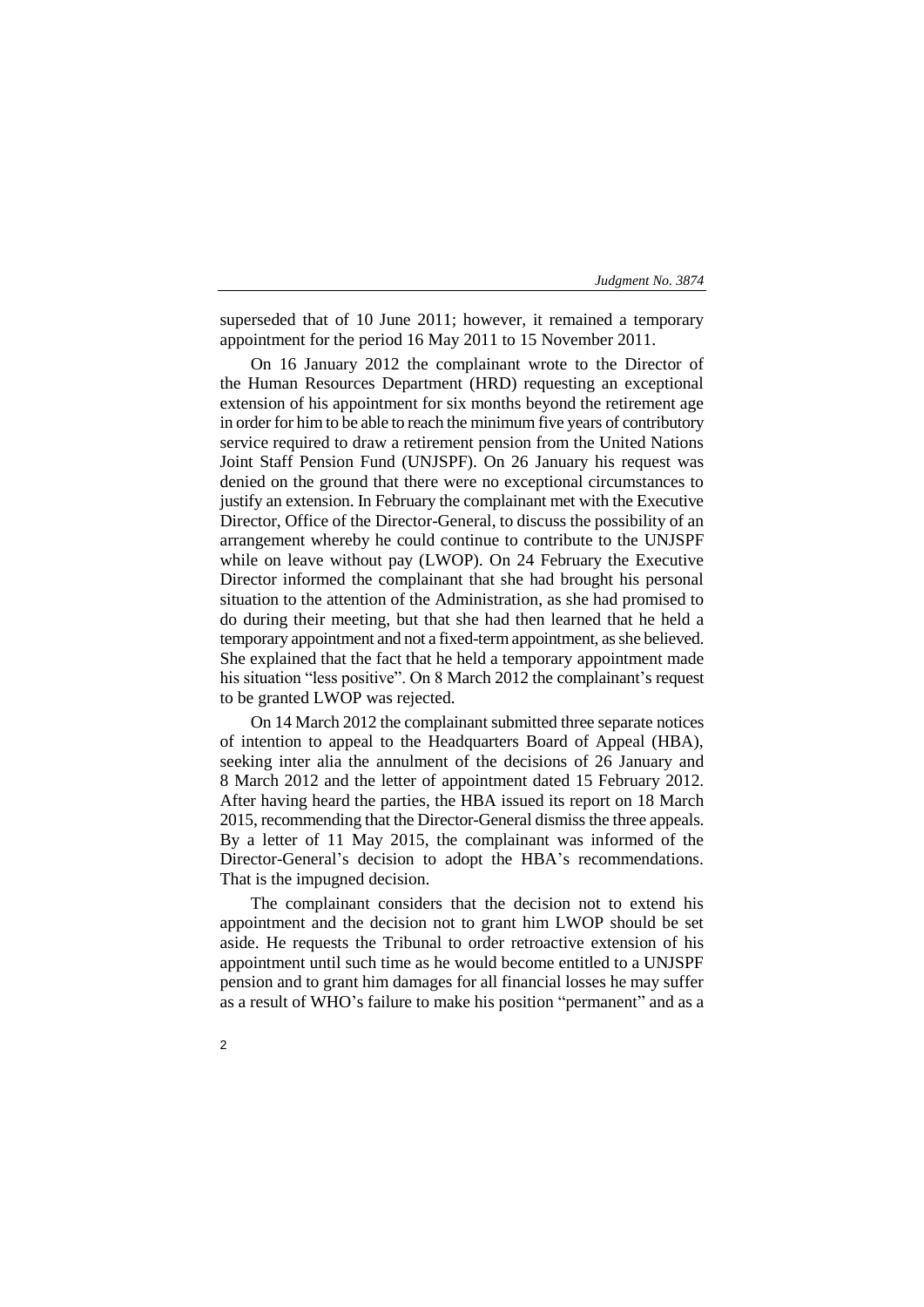3

result of the non-extension of his temporary appointment beyond 31 March 2012, including damages representing loss of salary and loss of pension rights. He also seeks moral damages and costs.

WHO asks the Tribunal to dismiss the complaint in its entirety as devoid of merit.

# CONSIDERATIONS

1. By the impugned decision of 11 May 2015, the Director-General endorsed the recommendations contained in the 18 March 2015 report of the HBA concerning the complainant's three internal appeals (cases numbers 882, 883 and 884) by which he challenged the decisions of 26 January and 8 March 2012, together with the letter of appointment dated 15 February 2012.

2. The first appeal (No. 882) was filed against the decision of 26 January 2012 not to grant the complainant an extension of his appointment beyond the mandatory retirement age of 62. The second appeal (No. 883) was filed against the decision of 8 March 2012, which would have not allowed him to continue contributing to the Pension Fund until 30 November 2012 (i.e. the date by which he would have completed five years of contributory service). The third appeal (No. 884) was filed against the letter of appointment of 15 February 2012 by which he was granted a temporary appointment and not a "permanent" one. In its report, the HBA concluded as follows:

- "(a) Appeal No. 884 was found to be time-barred and thus irreceivable.
- (b) Appeals Nos. 882 and 883 were found to be receivable.
- (c) The decision to reject the [complainant]'s request for an extension of the retirement age pursuant to Staff Rule 1020.1 was in line with the WHO Staff Regulations and Staff Rules and WHO policies. It was not tainted by a failure to observe or apply correctly the WHO Staff Regulations or Staff Rules, or the terms of his [appointment] (Staff Rule 1230.1.3); personal prejudice on the part of a supervisor or of any other responsible official (Staff Rule 1230.1.1); incomplete consideration of the facts (Staff Rule 1230.1.2); or improper application of the WHO post classification standards (Staff Rule 1230.1.4).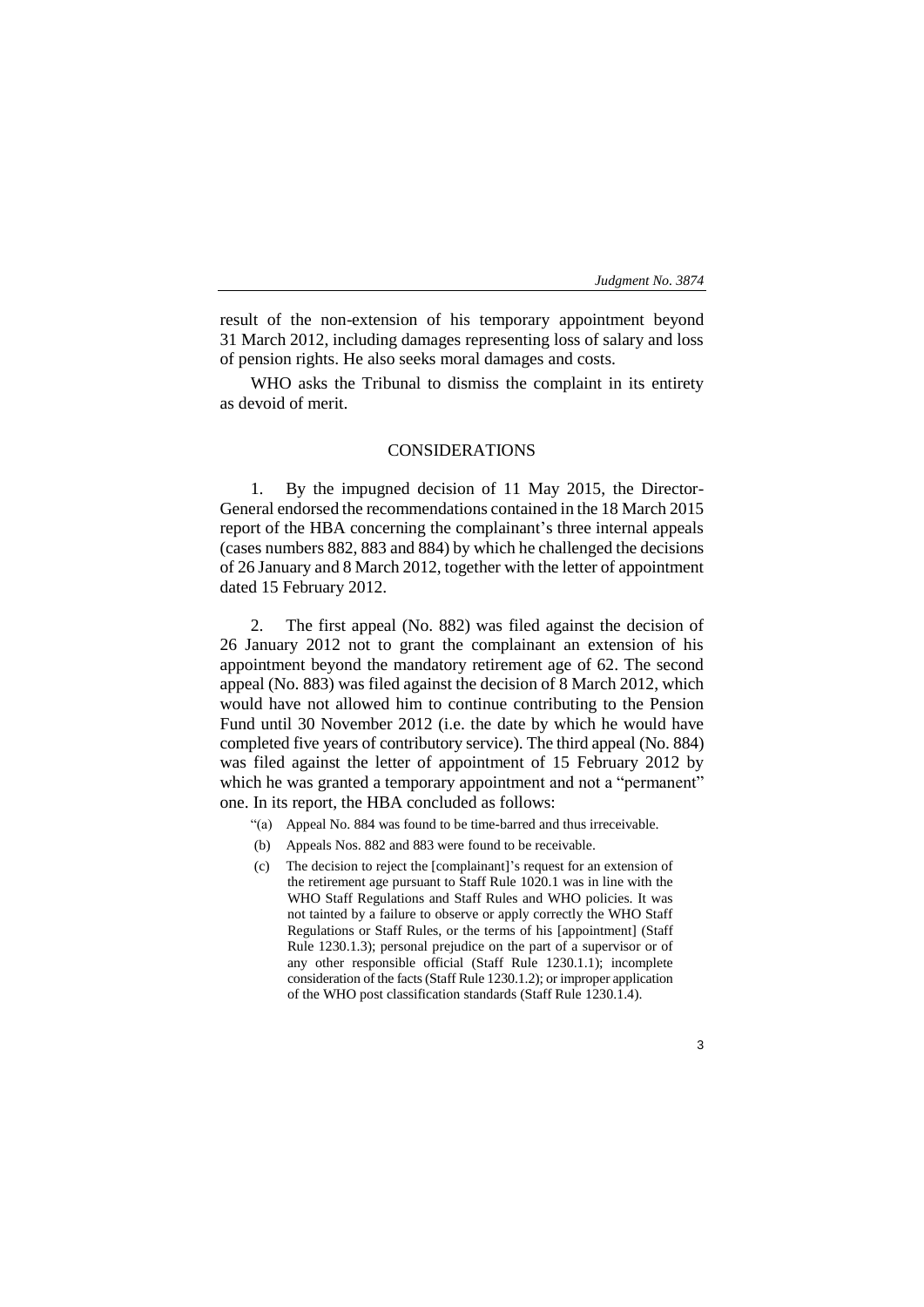- (d) The decision not to extend the [complainant]'s appointment beyond the mandatory retirement age had not discriminated [against] the [complainant] on the basis of age.
- (e) The [complainant] was not eligible to be granted a LWOP with a view to being able to continue participating in the UNJSPF in order to reach [five] years of contributory service. The decision to reject his request was not tainted by any grounds of appeal as stipulated in S[taff] R[ule] 1230.1.
- (f) There was no evidence of *détournement de pouvoir*."

In accordance with those conclusions, the HBA recommended that the Director-General dismiss appeal No. 884 as irreceivable, and that she dismiss appeals Nos. 882 and 883 as unfounded, as well as the related claims for redress.

3. The complainant bases his complaint on the grounds that he was wrongfully treated as a temporary employee, that he was discriminated against on the basis of his age, that WHO relied on irrelevant considerations, that the impugned decision was taken for improper purposes amounting to an abuse of power, that WHO violated a promise made to him, and that he was unjustly prevented from reaching five years of contributory service which would have entitled him to a UNJSPF pension.

4. The complainant requests oral proceedings. He does not include a list of witnesses and in fact does not substantiate his request. Considering that the abundant written submissions are clear and detailed, the Tribunal is satisfied that the complaint can be fairly and appropriately determined by reference to the written material filed by the parties. Accordingly, no order is made for oral proceedings.

5. The Tribunal finds that the HBA and the Director-General correctly considered appeal No. 884 as time-barred and thus irreceivable. The complainant contested the letter of appointment of 15 February 2012 insofar as he was thereby offered a temporary appointment and not a "permanent" one. The temporary appointment was offered for the period 16 May 2011 to 15 November 2011. The letter of appointment of 15 February 2012, which cancelled and superseded the initial appointment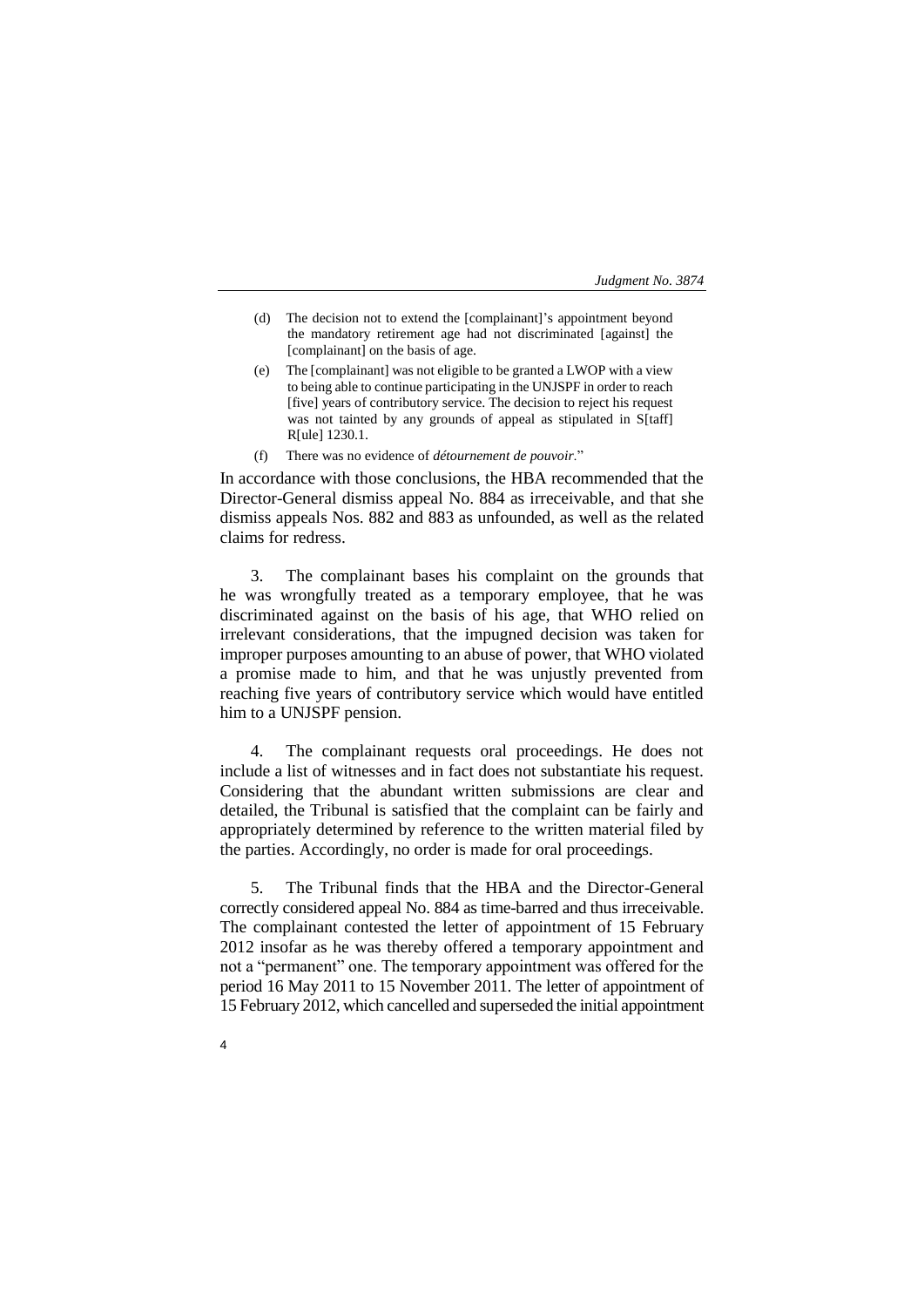of 10 June 2011, merely changed, with retroactive effect, the withingrade step as requested by the complainant. It did not change any other terms of the appointment, which the complainant had accepted and signed earlier on. The Tribunal finds it useful to note that, in any case, the Staff Rules and Staff Regulations provide for a mandatory retirement age irrespective of the nature of the appointment (temporary, fixed-term or continuing).

6. The decision not to extend the complainant's appointment beyond the mandatory retirement age of 62 was taken on the basis of Staff Regulation 9.5 and Staff Rule 1020.1.

Staff Regulation 9.5 regarding separation from service provides as follows:

"Normally, staff members shall not be retained in active service beyond the age specified in the Pension Fund regulations as the age of retirement. The Director-General may, in the interests of the Organization, extend this age limit in exceptional cases."

Staff Rule 1020.1 regarding retirement provides as follows:

"Staff members shall retire on the last day of the month in which they reach the age of 60. However, staff members who have become participants in the United Nations Joint Staff Pension Fund on or after 1 January 1990 shall retire on the last day of the month in which they reach the age of 62. In exceptional circumstances the Director-General may, in the interests of the Organization, extend the retirement age, provided that not more than a oneyear extension shall be granted at a time and that in no case shall any extension be granted beyond the staff member's sixty-fifth birthday."

7. The complainant has been employed at WHO on several temporary appointments which amounted to nearly four and a half years of service over a twelve-year period. There is no basis for the argument that he should have been treated as a "permanent" employee with all the protections that such status would have entailed. It is clear from the wording of the above quoted Staff Regulation 9.5 and Staff Rule 1020.1 that the complainant was not entitled to an extension of his appointment beyond the mandatory retirement age of 62.

The complainant contends that WHO ought to extend an appointment beyond the mandatory retirement age when there are exceptional circumstances and it is in the interests of the Organization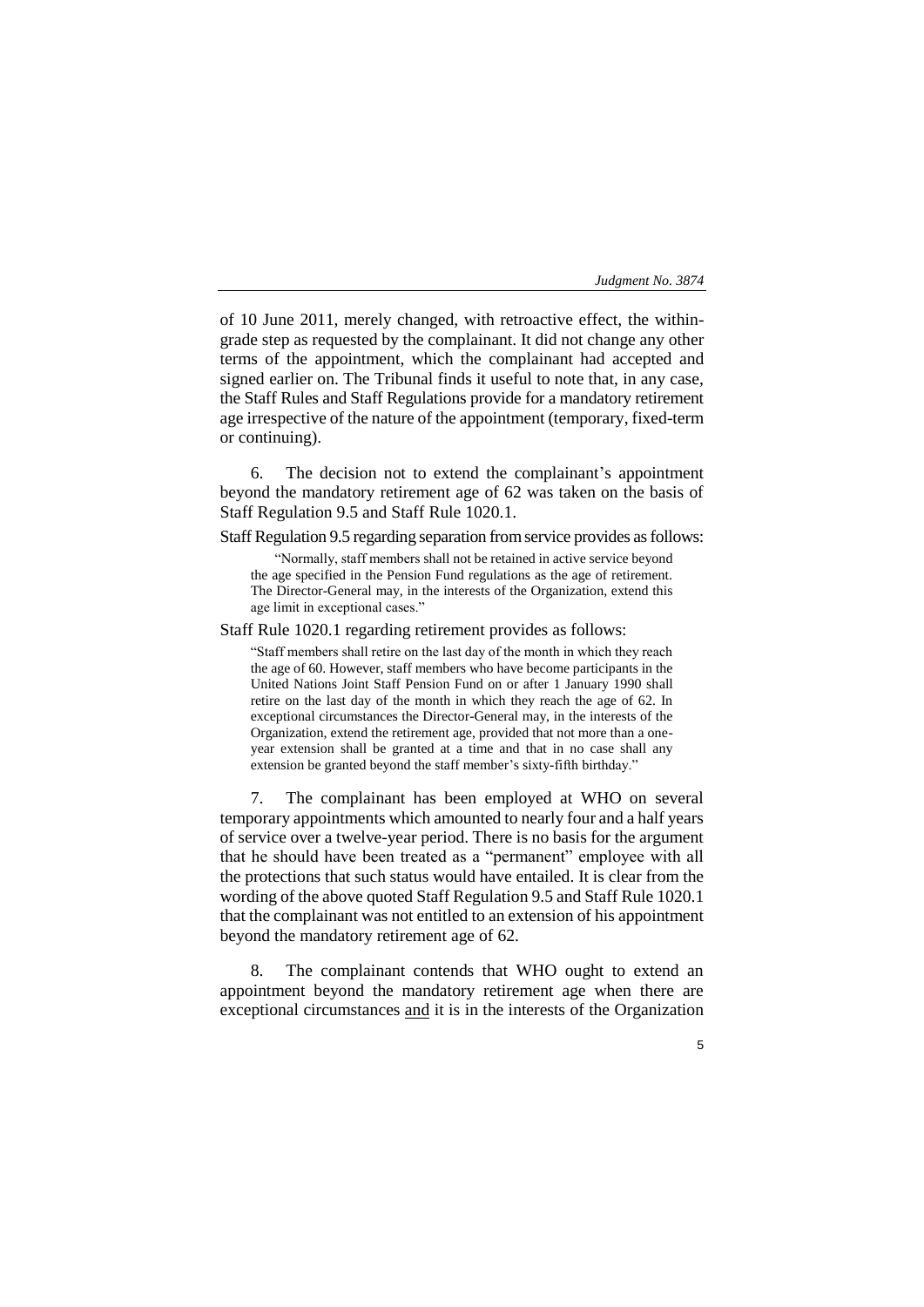to do so. The complainant argues that the HBA and the Director-General applied a different standard as they considered only whether there were "exceptional circumstances, [that were] in the interests of the Organization". He believes this was an error of law. The complainant cites the following "exceptional circumstances" which should have led WHO to extend his appointment:

- (a) He only had six and a half months left until his pension rights would become vested;
- (b) WHO had promised to find a solution, which would allow him to reach the five years of contributory service needed to benefit from a pension;
- (c) He was fit for service and his function was a "permanent one" which was still needed;
- (d) He would suffer severe financial hardship without the pension;
- (e) The length of extension of LWOP would only be six and a half months.

9. The HBA found that the exceptional circumstances mentioned by the complainant served only his own interest and that he had failed to indicate how they might serve the Organization's interests. It thus concluded, and the Director-General accepted this, that it was not in the interests of the Organization to extend his appointment. Although it concerned another organization, the Tribunal's observations in Judgment 3765, consideration 2, are relevant:

"Staff Regulation [...] allows the Director-General to defer the retirement of a staff member if he or she considers it to be in the interest of the Organization. According to well-settled case law, a decision to extend an appointment beyond the statutory retirement age is an exceptional measure over which the executive head of an organisation exercises a wide power of discretion. This measure is therefore subject to only limited review by the Tribunal. The latter will interfere with such a decision only if it was taken without authority, if a rule of form or procedure was breached, if it was based on a mistake of fact or of law, if an essential fact was overlooked, if a clearly mistaken conclusion was drawn from the facts, or if there was abuse of authority (see, for example, Judgments 1143, under 3, and 3285, under 10)."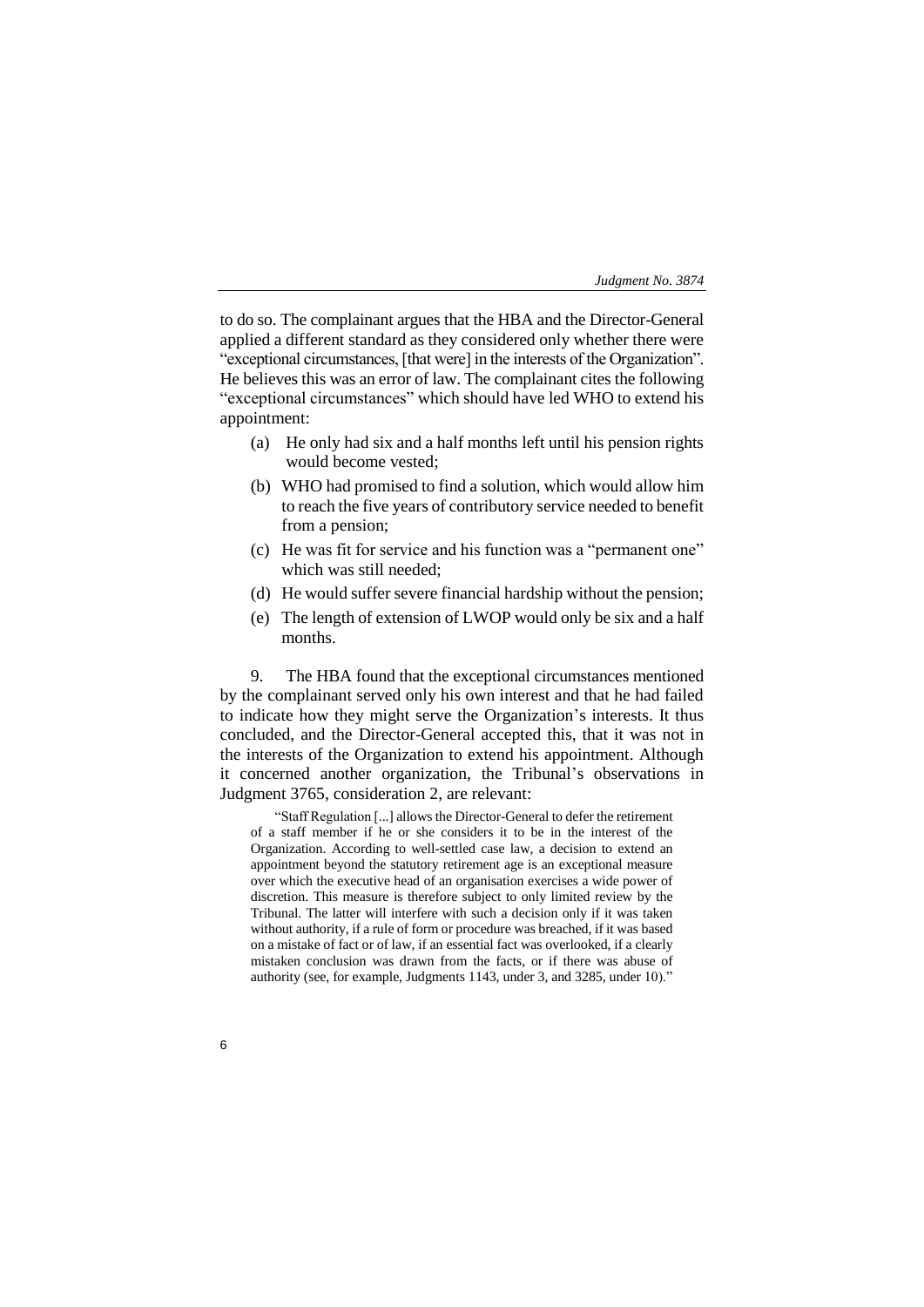10. In the present case, the complainant has not proven that any of the above-mentioned flaws exists. WHO was not required to extend his appointment based on his "fitness to perform the job" or the continuation of the duties of the post that he occupied. His argument that it was in the Organization's interests to extend his appointment and allow his pension rights to become vested rather than to appoint another staff member to replace him is untenable. As pointed out in the Organization's submissions, WHO would incur an indirect cost by extending his appointment, so not only would the extension of his appointment not be in the interests of the Organization, but it could reasonably be against its interests. The complainant's reliance on Judgment 2634 regarding the unlawful abolition of a post when evidence showed that the functions of that post were still required, is irrelevant to the complainant's situation. The abolition of a post necessarily implies the elimination of that post, whereas retirement of a staff member does not necessarily mean the abolition of the post occupied by the retiring staff member.

11. The complainant's arguments that when deciding whether to extend his appointment or grant him LWOP, the Organization relied on irrelevant considerations, that the impugned decision was taken for improper purposes amounting to an abuse of power, and that WHO had promised to find a solution to his situation, namely by extending his appointment or granting him LWOP, are unfounded. Having reviewed the documents submitted by the parties and the relevant rules, it is clear that what occurred cannot be construed as a promise which would bind the Organization to extend the complainant's appointment or grant him LWOP. Instead, the Tribunal finds that the Executive Director had acted appropriately, with respect to the Organization's duty of care, in promising to bring "[the complainant's] personal situation to the attention of the Director [of] HRD", which she did. Unfortunately, at that time she was unaware that the complainant held a temporary appointment and not a fixed-term one, and once she became aware of that fact (two days later), she notified him that the outcome of their inquiries was unlikely to be positive. In any case, she referred to conferring with HRD "to ensure [that they] were adhering to current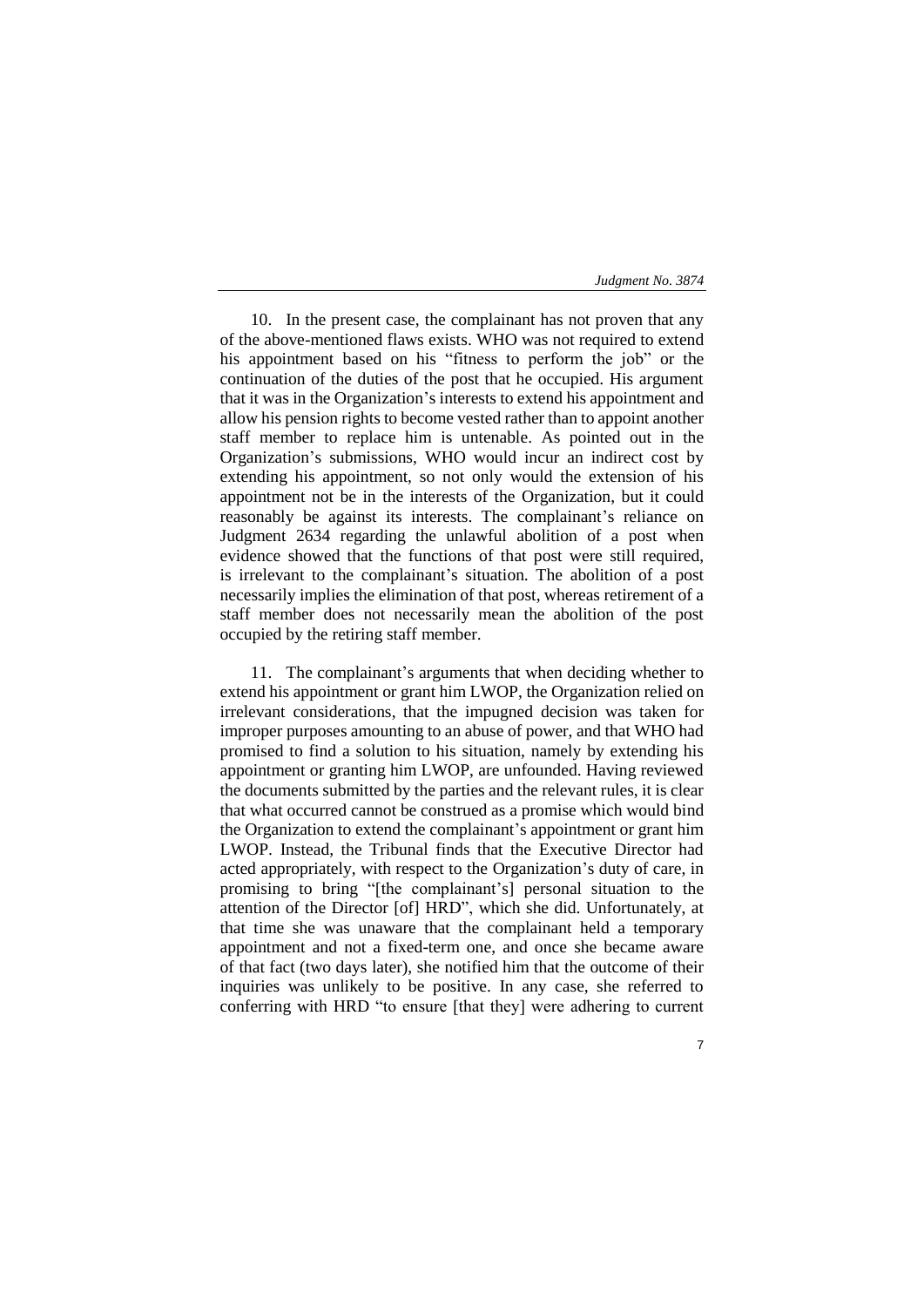practices and rules". It is important to point out that even if the complainant had been on fixed-term appointments, he would still not have been eligible for LWOP as he did not have the service history required by Staff Rule 655.3, according to which "[t]he Director-General may authorize leave without pay for pension purposes for staff who are within two years of reaching age 55 and 25 years of contributory service, or who are over that age and within two years of reaching 25 years of contributory service."

12. The Director-General's decision was taken on the basis of e-Manual section III.6.25, paragraph 150, according to which "[s]taff members holding temporary appointments [...] are not eligible for [LWOP] for pension purposes". As the complainant was not eligible to be granted LWOP, there is no flaw in the decision not to grant it. In fact, to have granted it would have amounted to fraud against the UNJSPF. Additionally, it is not reasonable for the complainant to assert that financial aspects are "irrelevant factors" for deciding whether or not something is "in the interests of the Organization". Clearly, financial responsibility is a core requirement of the proper functioning of an international organization.

13. The argument that the complainant has been discriminated against on the basis of his age is unfounded. As stated in Judgment 2979, consideration 4, in relevant part:

"[...] The principle of non-discrimination requires the adoption and implementation of impartial, reasonable and objective rules which provide the same juridical treatment for similar cases. What it forbids is any arbitrary and/or unjustified distinction between individuals or groups in similar or identical positions, not the differentiated or gradated treatment of situations which are intrinsically and objectively different. It is clear that set standards and rules are an administrative necessity in order to ensure the most fair and balanced practice towards all employees while maintaining the efficient operation of the organisation. [The Organization] Staff Regulation 4.05 is an example of a set standard which differentiates according to age, but cannot be considered as an arbitrary or unjustified distinction. Considering the present-day general health standards and longevity, it is not unreasonable to set a retirement age at 62 years – which already constitutes an increase in the years of service, given that 60 years is the retirement age for those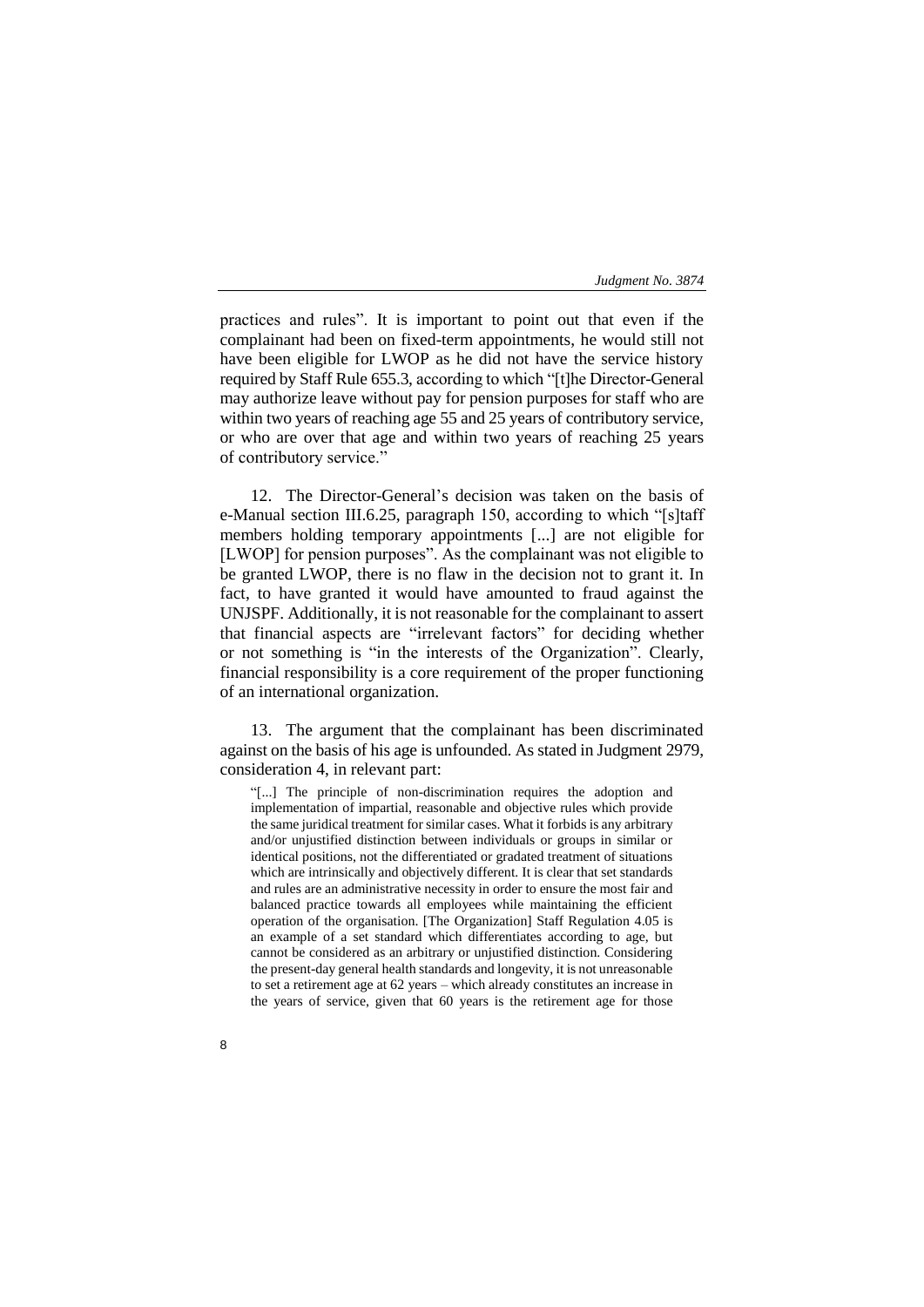appointed prior to 1990 – in order to support the broadest range of capability in retirement-age employees and maintain the continued proper functioning of the organisation. The complainant's suggestion, that all employees be treated individually with regard to their retirement, would be ideal but is not a practical option due to the unreasonably heavy administrative burden that it would place on the organisation. Determining retirement age on an individual basis would require supervisors to determine regularly an employee's 'fitness' and its probable duration."

14. The plea that the complainant was unjustly prevented from reaching five years of contributory service, which would have entitled him to a UNJSPF pension, is unfounded. As noted above, the series of temporary appointments, which the complainant had accepted, amounted to nearly four and a half years of service over a twelve-year period. He had not reached the minimum years of contributory service for his pension rights to become vested, not because WHO had "prevented him", but simply because he had not contributed to the UNJSPF for five years of service. As noted above, WHO was under no obligation to extend his appointment beyond the mandatory retirement age.

15. In light of the above considerations, the complaint is unfounded in its entirety and must be dismissed.

# DECISION

For the above reasons, The complaint is dismissed.

In witness of this judgment, adopted on 12 May 2017, Mr Giuseppe Barbagallo, Vice-President of the Tribunal, Ms Dolores M. Hansen, Judge, and Sir Hugh A. Rawlins, Judge, sign below, as do I, Dražen Petrović, Registrar.